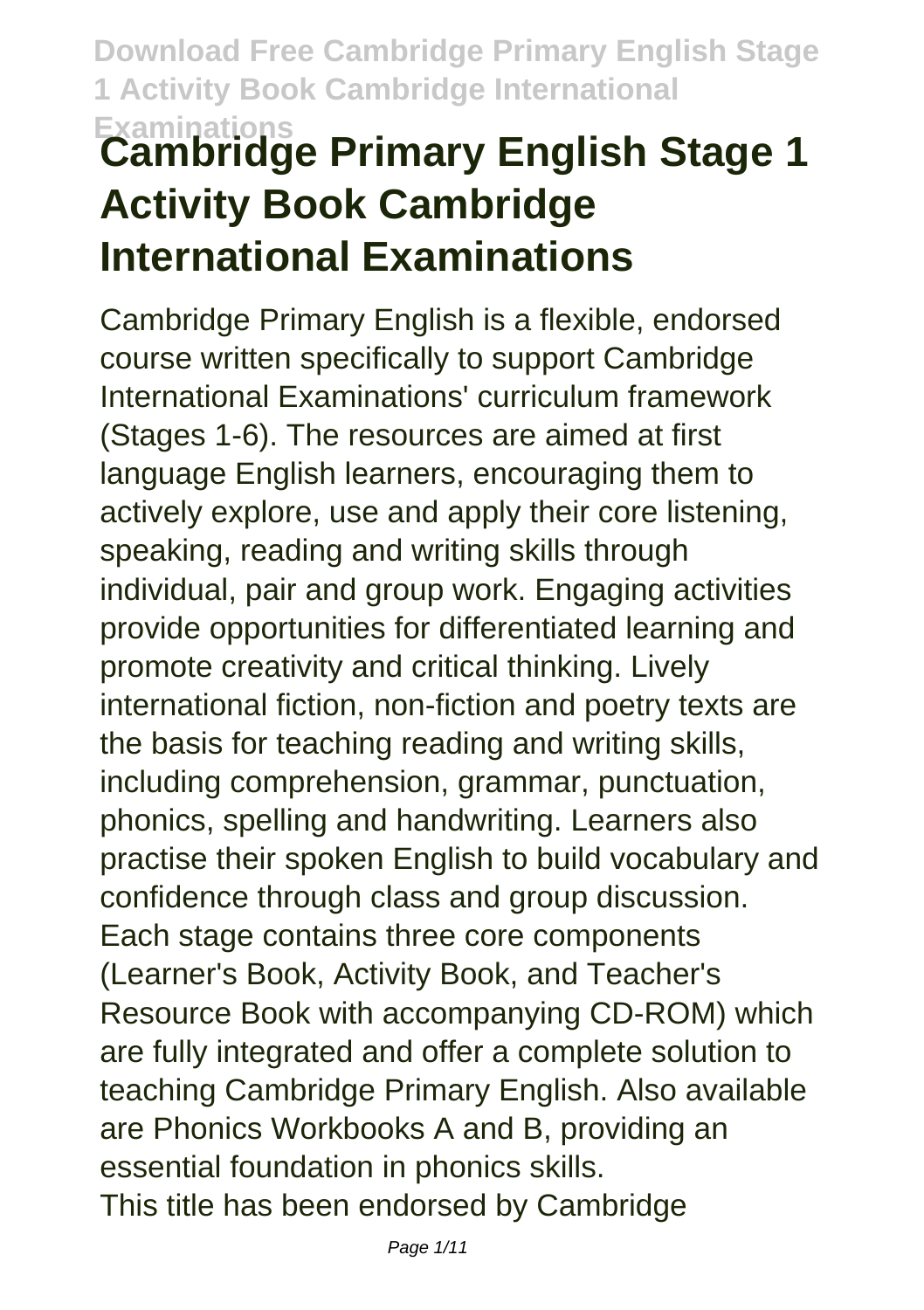**Examinations** Assessment International Education Inspire learners to build, strengthen and extend their skills. Written by experienced authors and primary practitioners, Cambridge Primary English offers full coverage of the new Cambridge Primary English curriculum framework (0058). - Boost confidence and extend understanding: Tasks built in a three-step approach with 'Learn', 'Get started!' and 'Go further' plus 'Challenge yourself' activities to support differentiation and higher order thinking skills. - Revisit, practice and build on previous learning: Let learners see how their skills are developing with 'What can you remember?' checklists at the end of each unit and self-check practice quizzes. - Develop key concepts and skills: A variety of practice material throughout to build Reading, Writing, Speaking and Listening skills. - Motivate learners with an international approach: The learner's books provide a variety of engaging extracts from diverse international authors covering fiction genres, nonfiction text types, poetry and plays. Learner's Book 1 provides the core input for Stage 1 with nine thematic units of study ending with an engaging project and opportunity for selfassessment. Richly illustrated units contain six lessons, each developed around a unifying theme. The materials feature skills-building tasks for listening, reading, writing and speaking. 'Writing tip', 'Language detective' and 'Words to remember'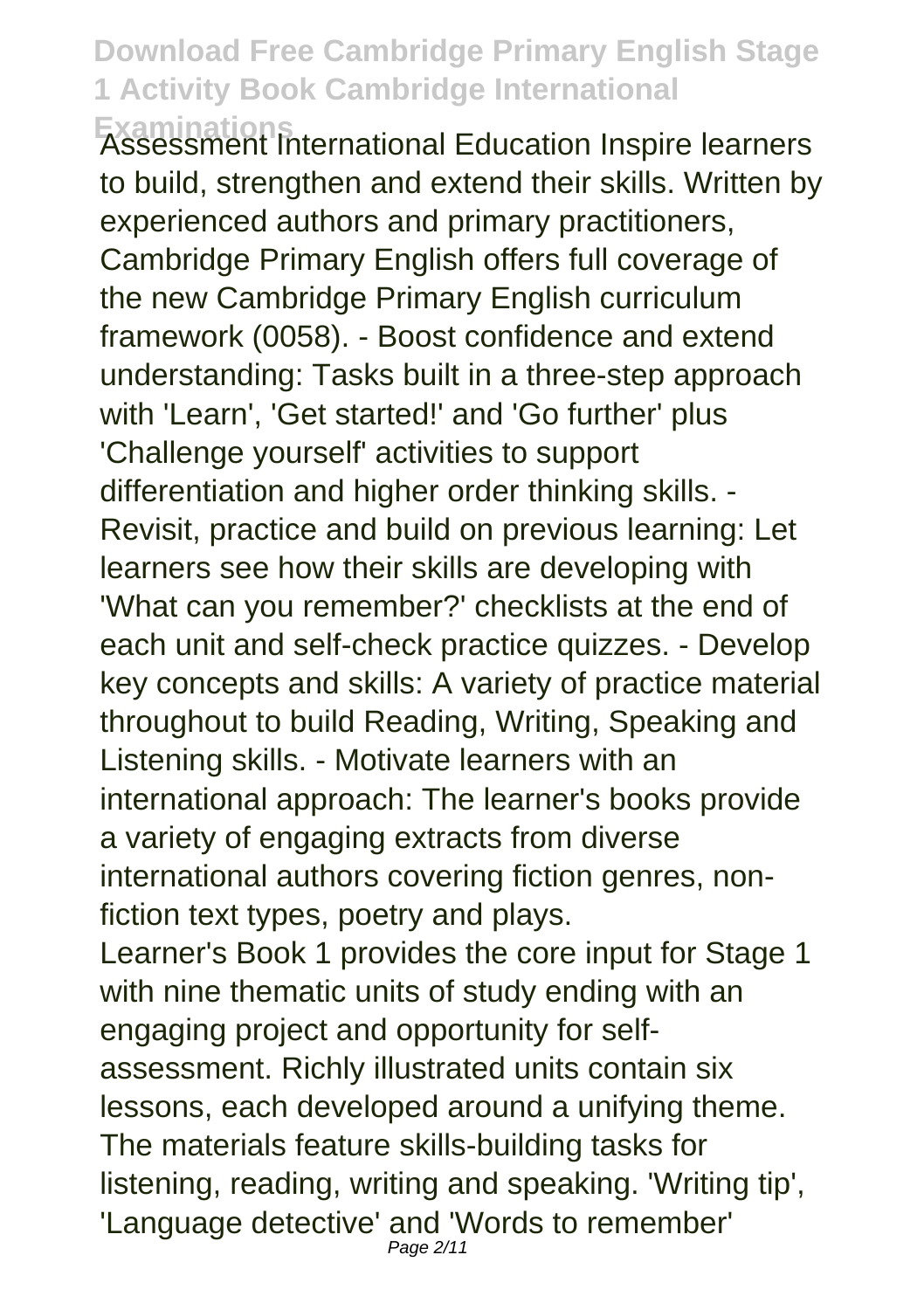**Examinations** features highlight and focus on vocabulary development and language awareness. Lessons include a variety of texts: factual and fictional, dialogue and poetry covering a range of topics. Accompanying Audio CDs include listening material for Stage 1 Learner's and Activity Books. CEFR Level: towards A1

Written with a range of international contexts in mind, this highly flexible, six-level course provides coverage of the Cambridge Primary English as a Second Language curriculum framework.

Comprising an appealing, magazine style Student Book, extensive Workbook and supportive Teacher Guide, the course offers progression within and across levels.

Cambridge Global English (1-6) is a six-level Primary course following the Cambridge Primary English as a Second Language Curriculum Framework developed by Cambridge English Language Assessment. Activity Book 2 provides additional practice activities to consolidate language skills and content material introduced in Learner's Book 2. Nine units correspond with the topics, texts and language input of Learner's Book 2 with each lesson of the Learner's Book supported by two pages in the Activity Book. Learning is reinforced through activities clearly framed within the 'I can' objectives of the course, opportunities for personalisation and creative work and a higher level of challenge to Page 3/11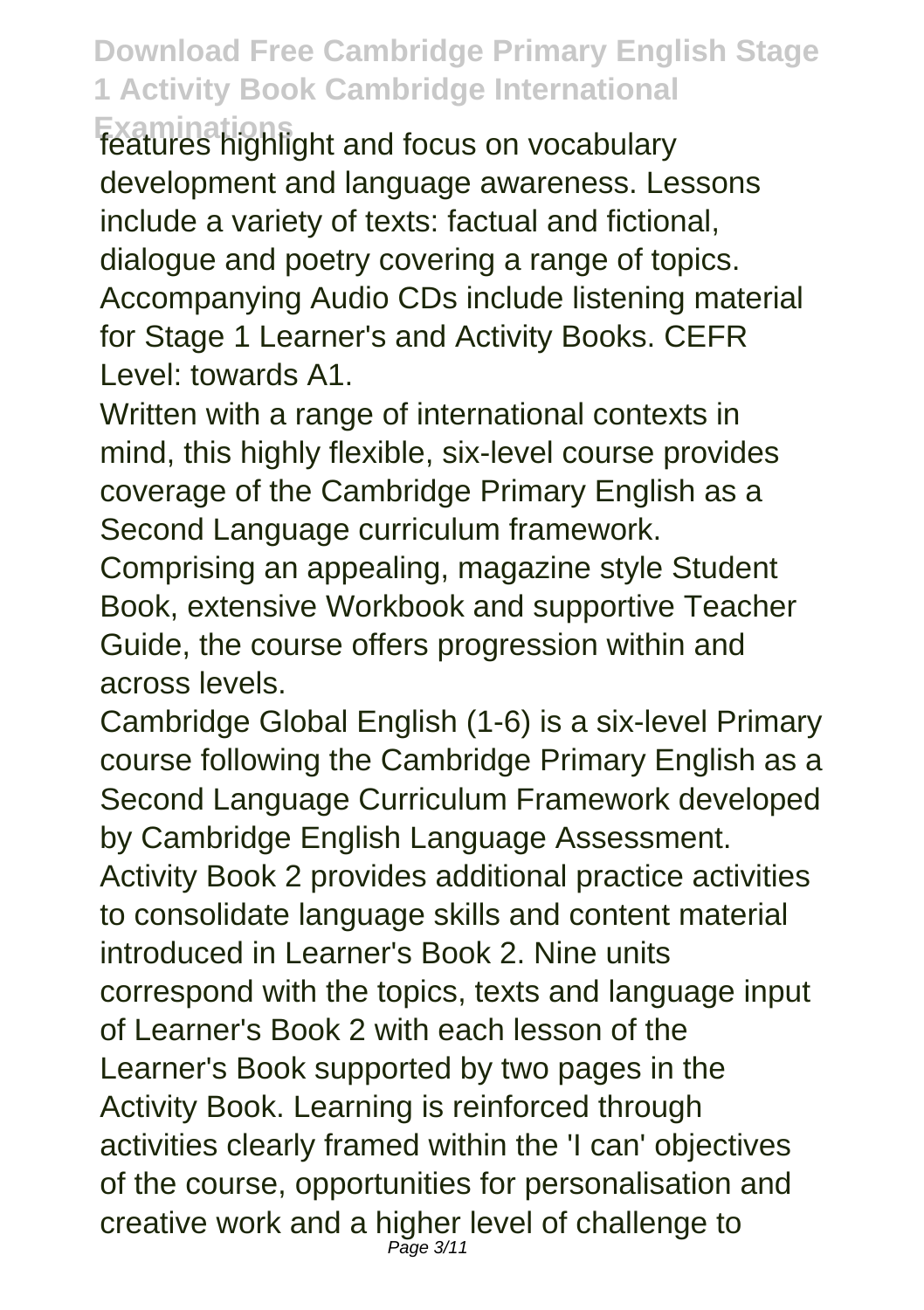**Examinations** support differentiation. Each unit in the Activity Book ends with a quiz, offering more in depth assessment for learners. CEFR Level: A1.

Cambridge Primary English is a flexible, endorsed course written specifically to support Cambridge International Examinations' curriculum framework (Stages 1-6). This colourful Learner's Book includes the following features. Nine thematic units on exciting topics to engage young learners. Activities encourage learners to actively explore, use and apply their core listening, speaking, reading and writing skills through individual, pair and group work. Lively international fiction, non-fiction and poetry texts which form the basis for teaching reading and writing skills. Language focus boxes throughout which help to teach and reinforce grammar points. Cambridge Primary English is a flexible, endorsed course written specifically to support Cambridge International Examinations' curriculum framework (Stages 1-6). This colourful Learner's Book includes the following features. Nine thematic units on exciting topics to engage young learners. Activities encouraging learners to actively explore, use and apply their core listening, speaking, reading and writing skills through individual, pair and group work. Lively international fiction, non-fiction and poetry texts which form the basis for teaching reading and writing skills. Language focus boxes throughout which help to teach and reinforce grammar points.

Clear learning outcomes ensure systematic development Page 4/11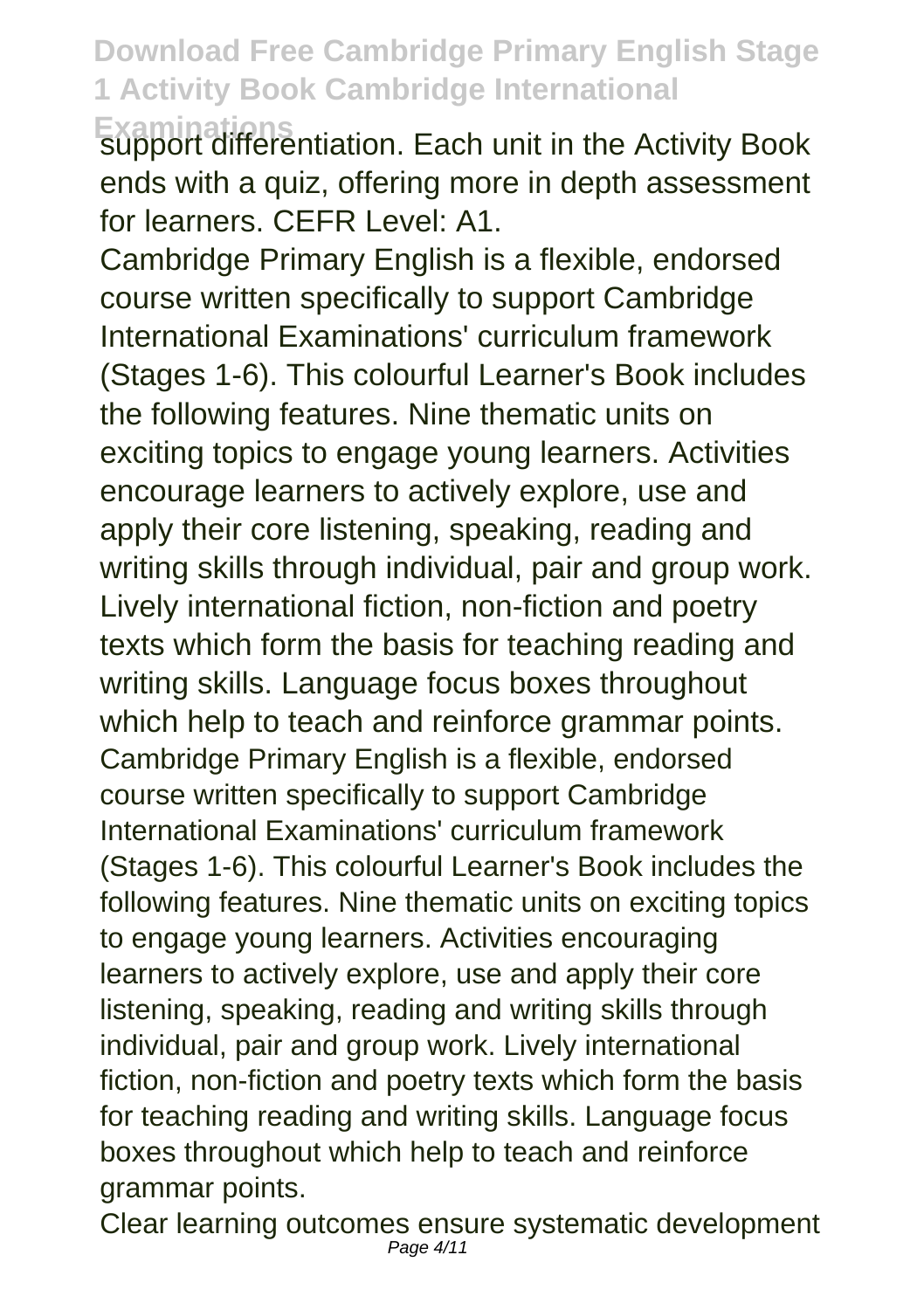**Examinations** of core English skills and provide measurable targets for students and teachers. Thematic units featuring global texts give a foundation to engage and build learners' confidence. This course offers comprehensive coverage of the Cambridge Primary English curriculum framework. Collins International Primary English offers full coverage of the Cambridge Primary English curriculum framework (0058) from 2020 within a six-level, multi-component course, which has been carefully developed to meet the needs of teachers and students in the international market.

Cambridge Primary English Stage 1 Learner's BookCambridge University Press

Endorsed by Cambridge International Examinations The Cambridge Primary English course that is mindful of learners where English is not their first language. This Workbook has been designed for either homework or extension activities after the relevant pages in the Student's Book are completed. - Build on what has taken place in the lesson - Challenges students to develop their learning further - Ideal for homework or extension activities Hodder Cambridge Primary English aids preparation for the Progression tests and Primary Checkpoint test and offers full coverage of the Cambridge Primary English curriculum frameworks for Stages 1-6. There is a Student's Book, Workbook and a Teacher's Pack available for each stage An international, six-stage Primary English as a Second Language (ESL) course ensuring full coverage of the Cambridge International (CAIE) curriculum and mapped to CEFR across all stages.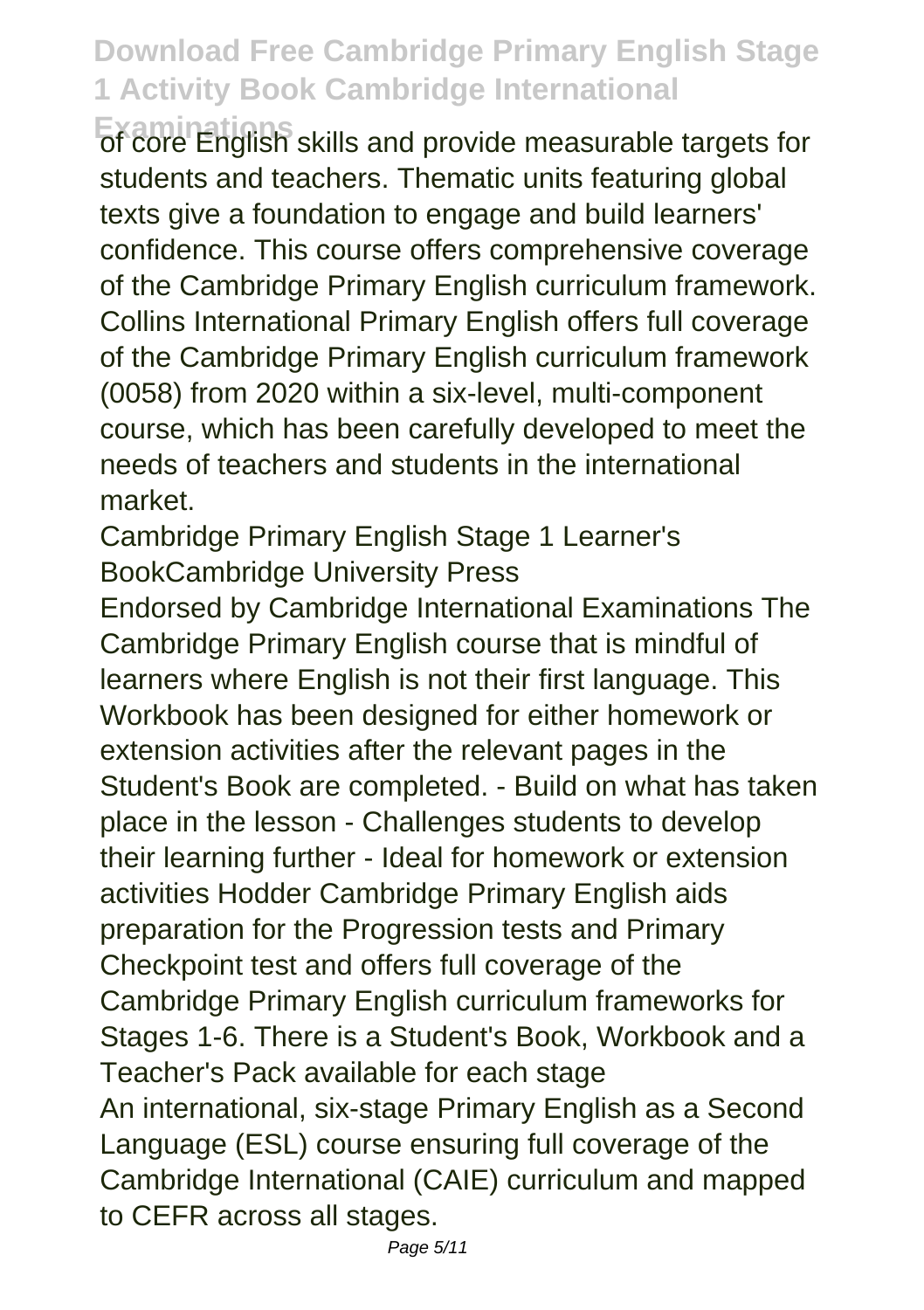**Examinations** This title has been endorsed by Cambridge Assessment International Education Engage and inspire learners with an international and interconnected approach developed by experienced teachers and language specialists. The series offers full coverage of the learning objectives for the Cambridge Primary English as a Second language curriculum framework (0057) and is mapped to the Common European Framework of Reference. - Stimulate learners with model texts and activities. - Clearly address the key objectives: reading, writing, speaking, listening and use of English. - Support activities and knowledge covered in the Learner's Book with the accompanying Workbook and Teacher's Guide with Boost subscription. - Audio files are available free at

https://www.hoddereducation.co.uk/cambridgeextras Cambridge Global English (1-6) is a six-level Primary course following the Cambridge Primary English as a Second Language Curriculum Framework developed by Cambridge English Language Assessment. Activity Book 5 provides additional practice activities to consolidate language skills and content material introduced in Learner's Book 5. Nine units correspond with the topics, texts and language input of Learner's Book 5 with each lesson of the Learner's Book supported by two pages in the Activity Book. Learning is reinforced through activities clearly framed within the 'I can' objectives of the course, opportunities for personalisation and creative work and a higher level of challenge to support differentiation. Each unit in the Activity Book ends with revision and opportunity for self-assessment. CEFR Level: A2.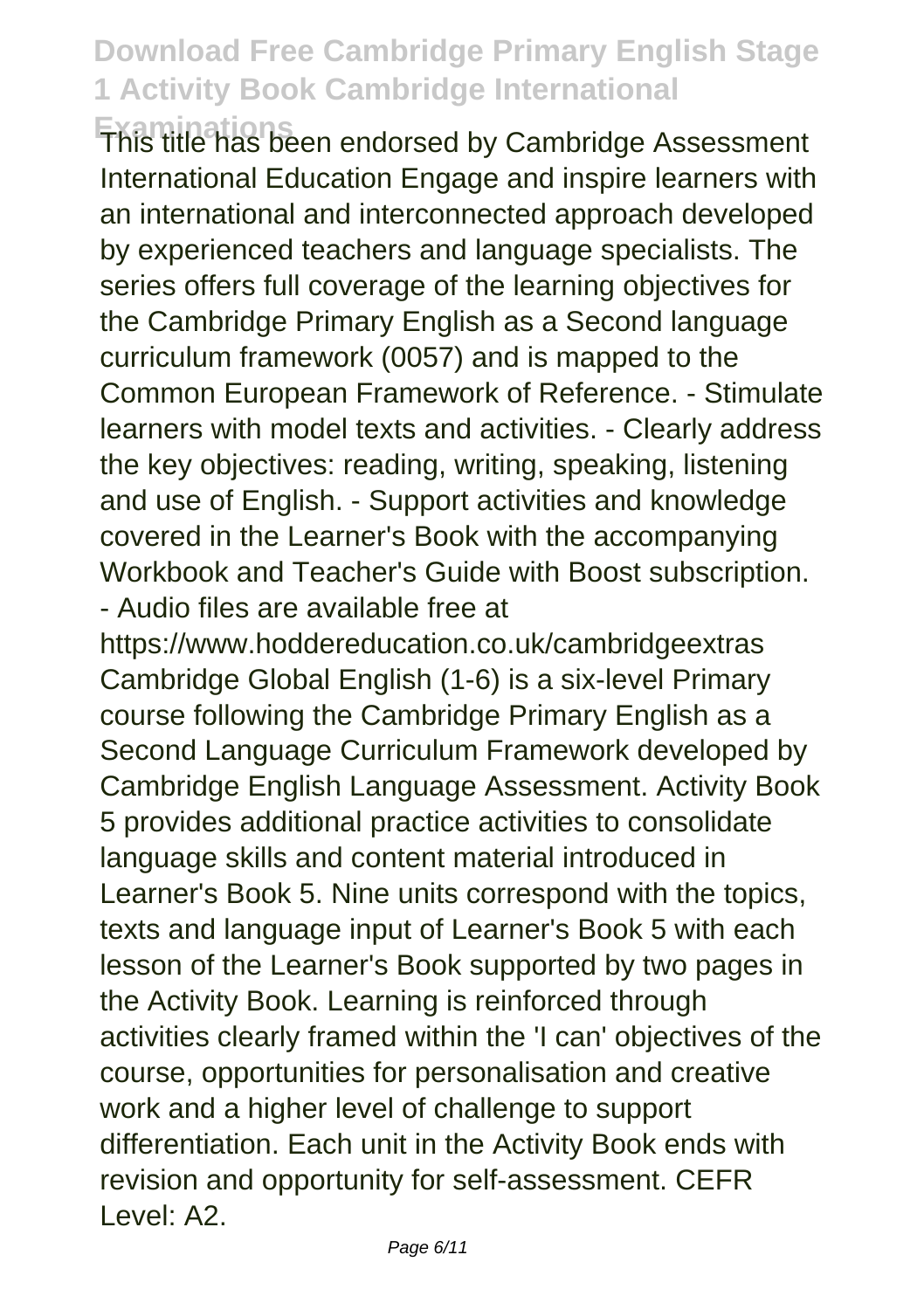**Examinations** This series is endorsed by Cambridge International Examinations and is part of Cambridge Maths. Cambridge Primary Science is a flexible, engaging course written specifically for the Cambridge Primary Science curriculum framework. This Learner's Book for Stage 1 covers all objectives required by the curriculum framework in an engaging, visually stimulating manner. Learning through enquiry is supported by hands-on activity suggestions, which provide integrated coverage of the Scientific Enquiry objectives. Assessment is achieved through 'Check your progress' questions at the end of each unit.

Cambridge Primary English is a flexible, endorsed course written specifically to support Cambridge International Examinations' curriculum framework (Stages 1-6). This write-in Activity Book includes the following features. Activities which support, enrich and reinforce the core teaching in the Learner's Book, using the same themes and texts to enhance comprehension. Activities which are designed to build, practise and consolidate the reading and writing skills of all learners. Further activities and games targeting specific grammar and language points, extra writing and spelling activities. Endorsed by Cambridge International Examinations The Cambridge Primary English course that is mindful of learners where English is not their first language. This Student's Book offers full coverage of the learning objectives, addresses key objectives and includes model texts and other starting points. - Ensures full coverage of the learning objectives - Contains model texts and other stimulating starting points, followed by activities -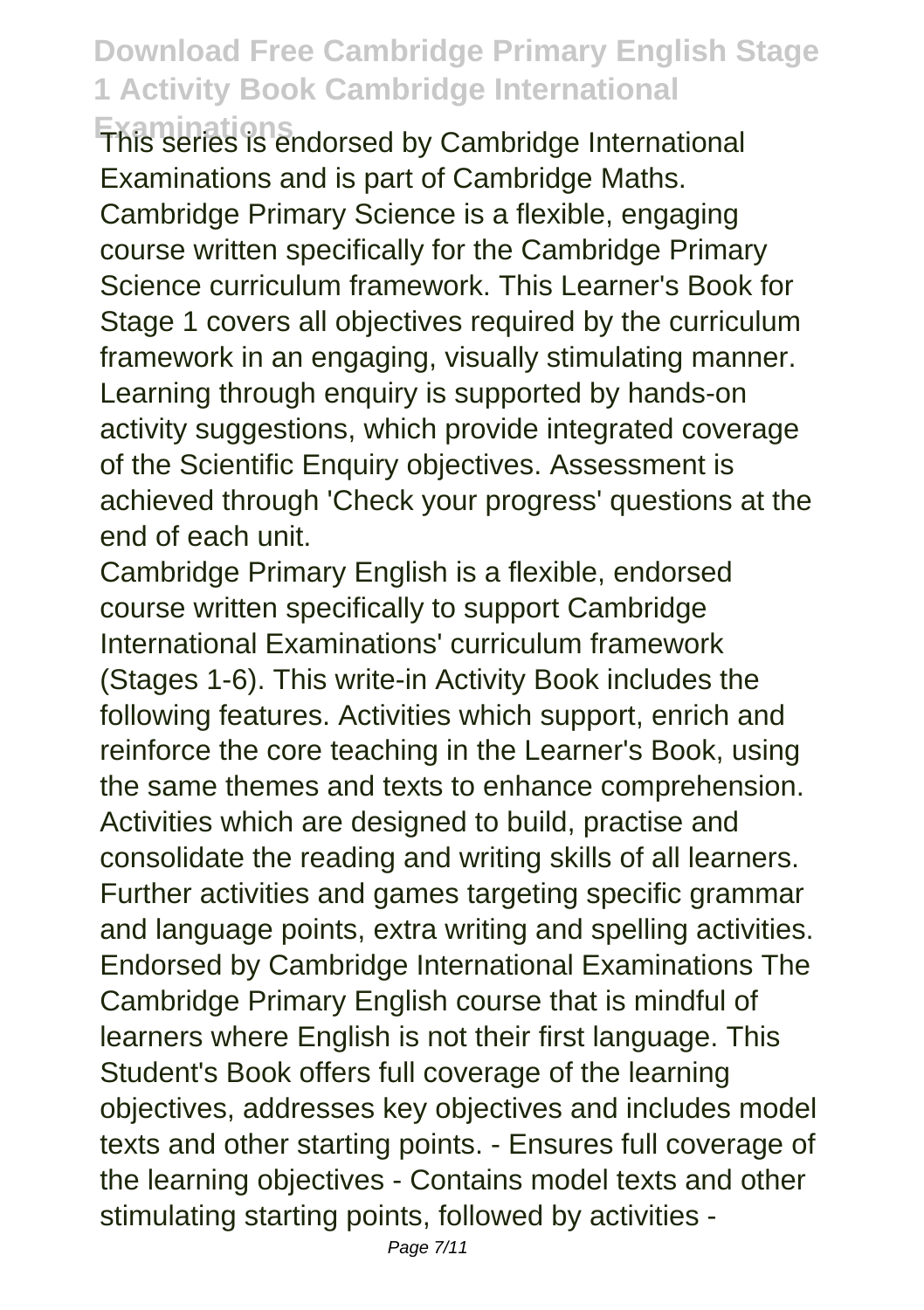**Examinations** Addresses key objectives including phonics and spelling, grammar and punctuation, reading, writing and speaking and listening Hodder Cambridge Primary English aids preparation for the Progression tests and Primary Checkpoint test and offers full coverage of the Cambridge Primary English curriculum frameworks for Stages 1-6. There is a Student's Book, Workbook and a Teacher's Pack available for each stage. We are working with Cambridge Assessment International Education to gain endorsement for this forthcoming title. - Reinforce learning, deepen understanding and encourage self-reflection in practical workbook activities. - Provide extra practice and selfassessment: Each Workbook is intended to be used by the learner for practice and homework, plus the

completed workbooks can be used to help aid revision. - Build on what has taken place in the lesson: Challenge learners to develop their understanding further with ready-to-go write-in exercises.

An international, six-stage Primary English as a Second Language (ESL) course mapped to the Cambridge International ESL curriculum and to the CEFR framework.

Acts is the sequel to Luke's gospel and tells the story of Jesus's followers during the 30 years after his death. It describes how the 12 apostles, formerly Jesus's disciples, spread the message of Christianity throughout the Mediterranean against a background of persecution. With an introduction by P.D. James

In 1967, after a session with a psychiatrist she'd never seen before, eighteen-year-old Susanna Kaysen was put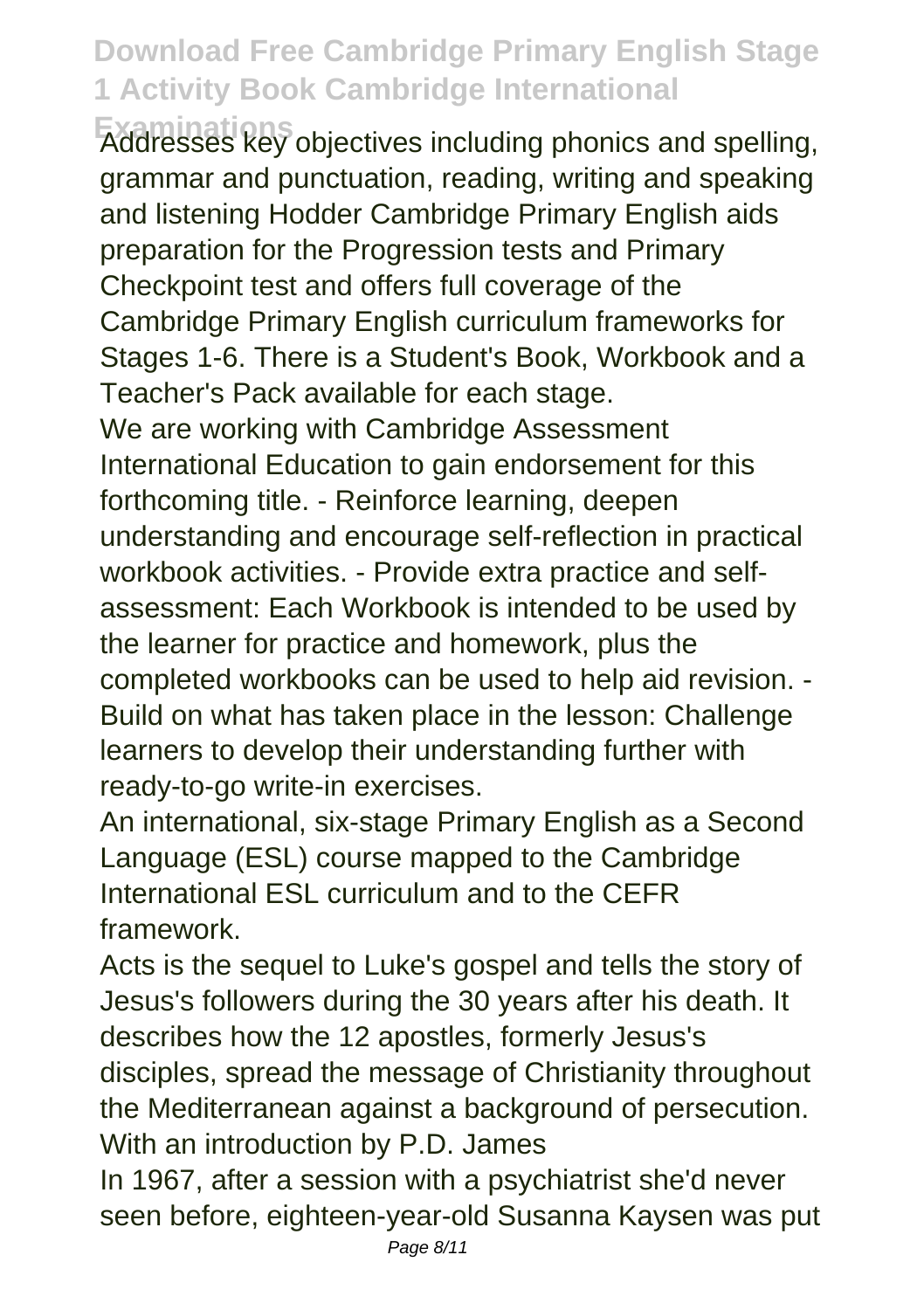**Examinations**<br>In a taxi and sent to McLean Hospital. She spent most of the next two years in the ward for teenage girls in a psychiatric hospital as renowned for its famous clientele—Sylvia Plath, Robert Lowell, James Taylor, and Ray Charles—as for its progressive methods of treating those who could afford its sanctuary. Kaysen's memoir encompasses horror and razor-edged perception while providing vivid portraits of her fellow patients and their keepers. It is a brilliant evocation of a "parallel universe" set within the kaleidoscopically shifting landscape of the late sixties. Girl, Interrupted is a clear-sighted,

unflinching document that gives lasting and specific dimension to our definitions of sane and insane, mental illness and recovery.

Cambridge Global English (1-6) is a six-level Primary course following the Cambridge Primary English as a Second Language Curriculum Framework developed by Cambridge English Language Assessment. Activity Book 6 provides additional practice activities to consolidate language skills and content material introduced in Learner's Book 6. Nine units correspond with the topics, texts and language input of Learner's Book 6 with each lesson of the Learner's Book supported by two pages in the Activity Book. Learning is reinforced through activities clearly framed within the 'I can' objectives of the course, opportunities for personalisation and creative work and a higher level of challenge to support differentiation. Each unit in the Activity Book ends with revision and opportunity for self-assessment. CEFR Level: A2 towards B1.

Cambridge Primary English is a flexible, endorsed Page 9/11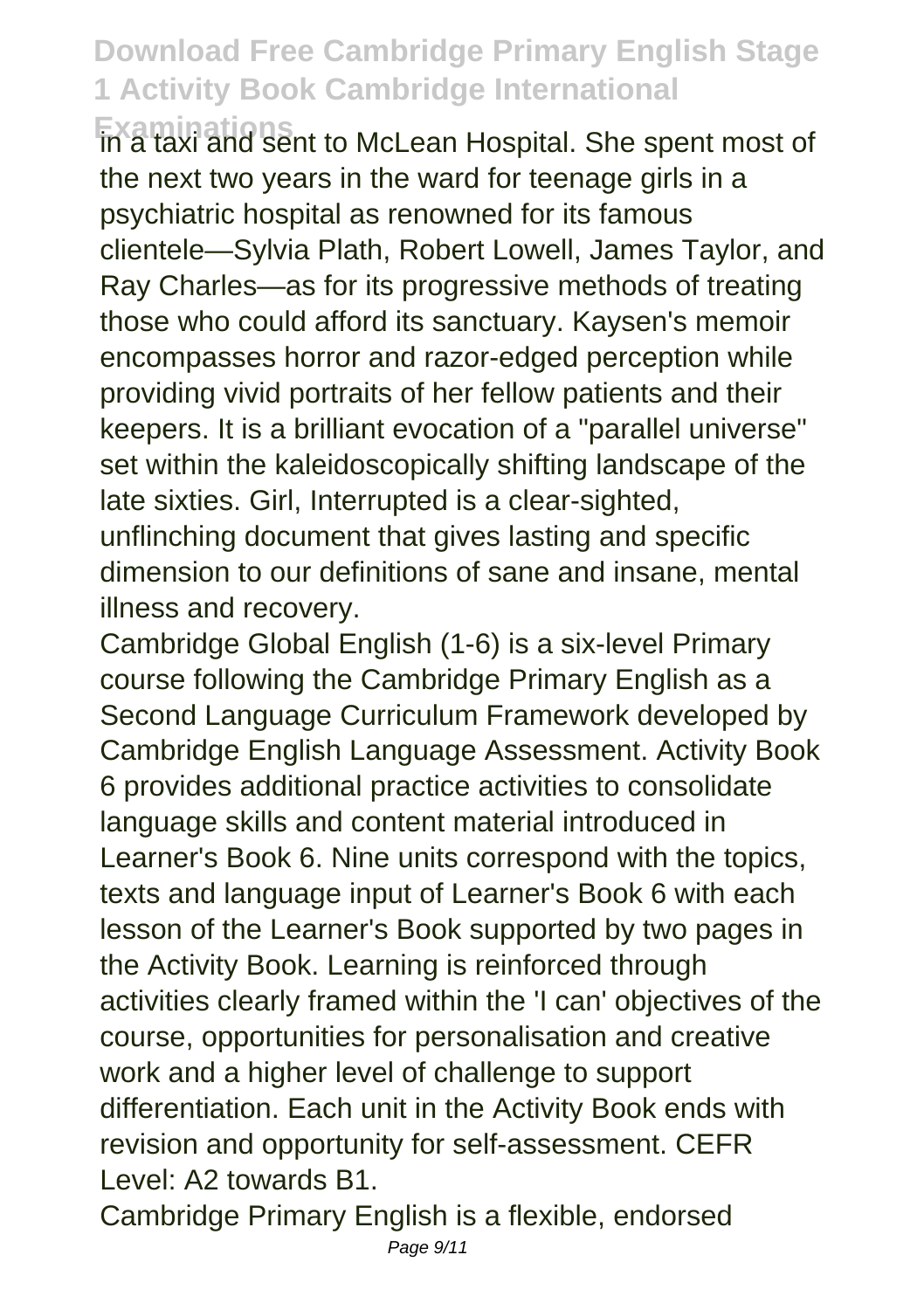**Examinations** pecifically to support Cambridge International Examinations' curriculum framework (Stages 1-6). Phonics is a vital skill children need to make progress with readingand spelling. Cambridge Phonics Workbook A is intended as a foundation stage in phonics skills (guide age 4-5), while Cambridge Phonics Workbook B is intended for use at Stage 1 (guide age 5-6). The workbooks can be used alongside the Cambridge Primary English course or with similar courses; they are appropriate for children who have English as a first or second language.

Cambridge Global English (1-6) is a six-level Primary course following the Cambridge Primary English as a Second Language Curriculum Framework developed by Cambridge English Language Assessment. Activity Book 1 provides additional practice activities to consolidate language skills and content material introduced in Learner's Book 1. Nine units correspond with the topics, texts and language input of Learner's Book 1 with each lesson of the Learner's Book supported by two pages in the Activity Book. Learning is reinforced through activities clearly framed within the 'I can' objectives of the course, opportunities for personalisation and creative work and a higher level of challenge to support differentiation. Each unit in the Activity Book ends with a quiz, offering more in depth assessment for learners. CEFR Level: towards A1.

First Published in 1968. Routledge is an imprint of Taylor & Francis, an informa company.

Endorsed by Cambridge International Examinations The Cambridge Primary English course that is mindful of learners where English is not their first language. This Workbook has been designed for either homework or extension activities after the relevant pages in the Student's Book are completed.<br>
<sub>Page 10/11</sub>